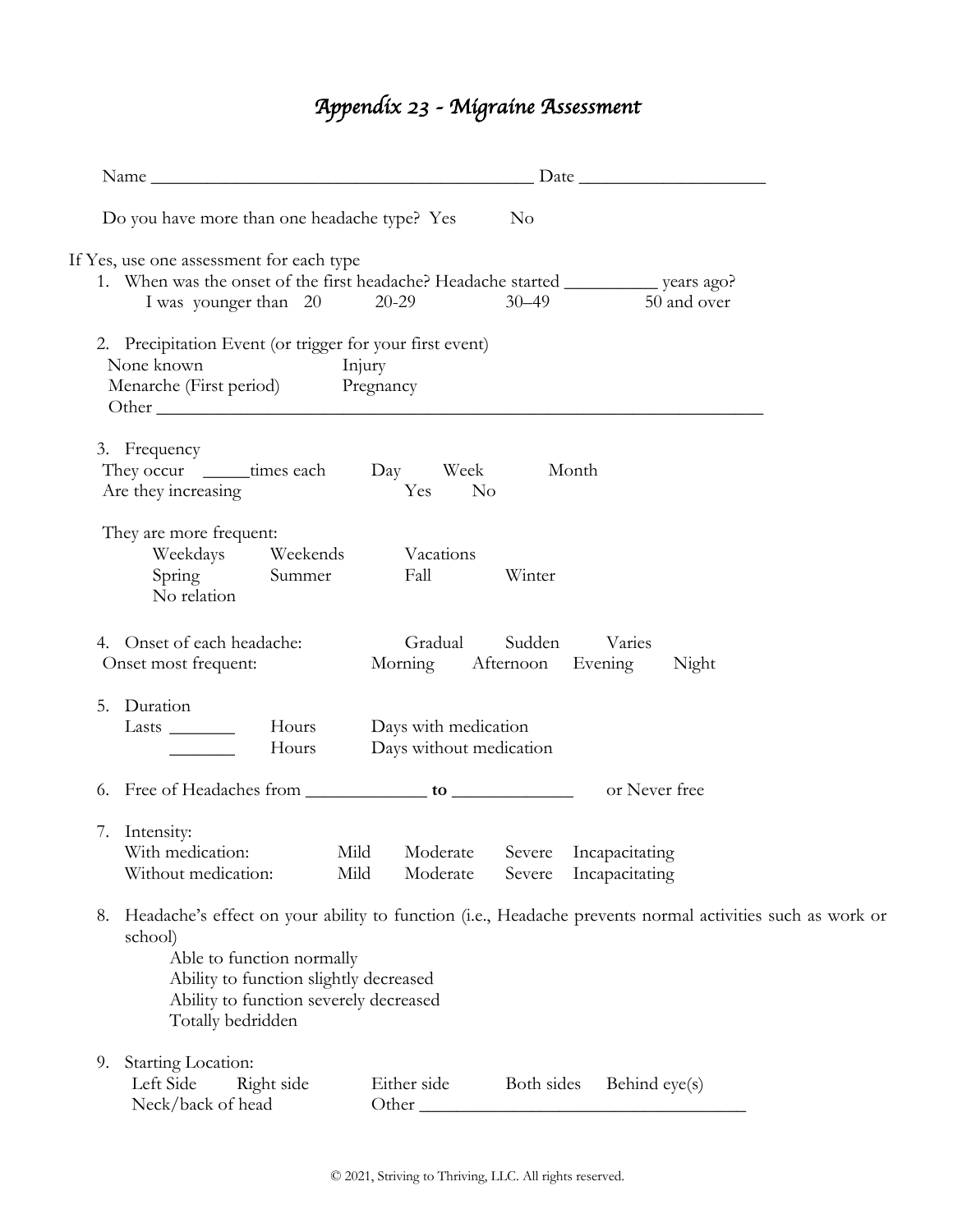| 10. Pain Type<br>Throbbing<br>Dull                                                                                                                                                                                                                                                                                                                                                                                                                 | Achy<br>Burning                                                                         | Pressure<br>Searing                                                                                                                                                                                                                                                                                                                                                                                                                 | Other         | Stabbing Shooting                                                                                                                                                               | Tight     |  |  |
|----------------------------------------------------------------------------------------------------------------------------------------------------------------------------------------------------------------------------------------------------------------------------------------------------------------------------------------------------------------------------------------------------------------------------------------------------|-----------------------------------------------------------------------------------------|-------------------------------------------------------------------------------------------------------------------------------------------------------------------------------------------------------------------------------------------------------------------------------------------------------------------------------------------------------------------------------------------------------------------------------------|---------------|---------------------------------------------------------------------------------------------------------------------------------------------------------------------------------|-----------|--|--|
| 11. Hormonal<br>Your headaches are affected by Your menstrual cycle<br>Pregnancy<br>How?                                                                                                                                                                                                                                                                                                                                                           |                                                                                         |                                                                                                                                                                                                                                                                                                                                                                                                                                     |               |                                                                                                                                                                                 |           |  |  |
| 12. Headaches can be brought on by:<br>Foods<br>Medications<br>Hunger<br>Sex/orgasm<br>Alcohol<br>Physical exertion<br>Menstruation<br>Fatigue<br>Lack of sleep<br>Coughing<br>Too much sleep Chewing or talking<br>Other the contract of the contract of the contract of the contract of the contract of the contract of the contract of the contract of the contract of the contract of the contract of the contract of the contract of the cont |                                                                                         |                                                                                                                                                                                                                                                                                                                                                                                                                                     | <b>Stress</b> | Loud sounds<br>Bright lights or sun<br>Odors<br>Weather changes<br>High altitude                                                                                                |           |  |  |
| Light flashes<br>Zigzag lines<br>Blindness<br>Other                                                                                                                                                                                                                                                                                                                                                                                                | 13. Warnings that headache is coming<br><b>Numbness</b><br>Dizziness<br>Lightheadedness |                                                                                                                                                                                                                                                                                                                                                                                                                                     |               | Upset stomach<br>Weakness                                                                                                                                                       |           |  |  |
| 14. Associated symptoms<br>Nausea/vomiting<br>Sensitive to<br>Light<br>Sounds<br>Odors<br>One eye tear                                                                                                                                                                                                                                                                                                                                             |                                                                                         | Diarrhea<br>Constipation<br>Fatigue or weakness<br>Insomnia<br>Sore or stiff neck<br>Lightheaded/dizzy<br>Both eyes tear Numbness or tingling<br>Runny or stuffy nose Changing in sexual interest<br>Other experiences are the contract of the contract of the contract of the contract of the contract of the contract of the contract of the contract of the contract of the contract of the contract of the contract of the cont |               | Increased appetite<br>Decreased appetite<br>Ringing in ears<br>Anxiety, tension or irritability<br>Concentration/memory loss<br>Blurred or double vision<br>Increased urination |           |  |  |
| 15. During a headache, you are more comfortable:<br>When lying down<br>In a dark, quiet room                                                                                                                                                                                                                                                                                                                                                       |                                                                                         |                                                                                                                                                                                                                                                                                                                                                                                                                                     |               |                                                                                                                                                                                 |           |  |  |
| 16. Previous testing (Please give date and results)<br>$\begin{tabular}{c} \bf MRI \end{tabular}$<br>CAT scan<br>Other                                                                                                                                                                                                                                                                                                                             |                                                                                         |                                                                                                                                                                                                                                                                                                                                                                                                                                     |               |                                                                                                                                                                                 | Angiogram |  |  |